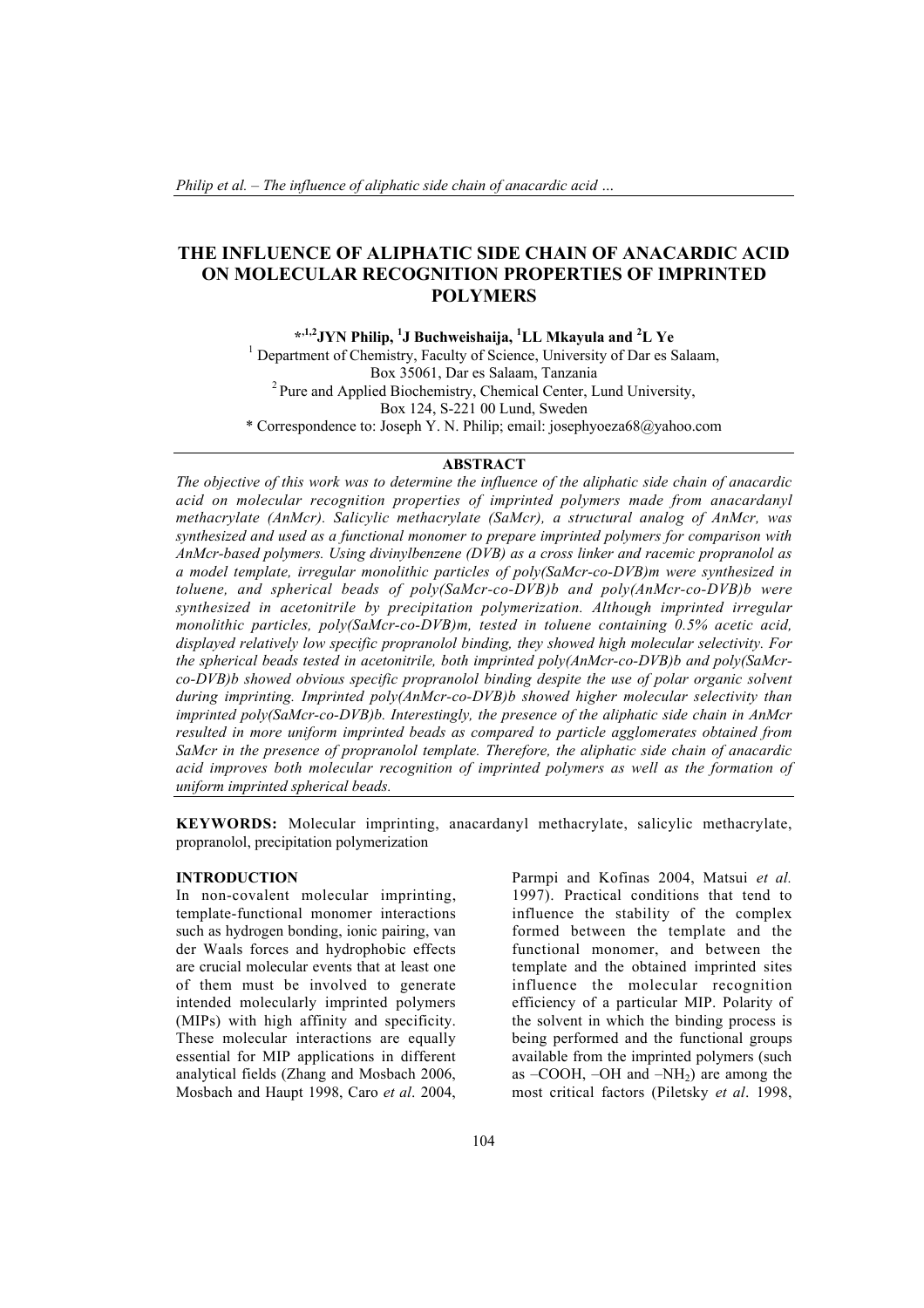1999). Thus, optimization of parameters during preparation and application of MIPs has been of great research concern (Zhu *et al*. 2007, Wei *et al*. 2007).

In a recent effort to exploit natural byproduct to produce valuable affinity adsorbents, anacardic acid derived from cashew nut shells was used to prepare molecularly imprinted polymers (Philip *et al*. 2007). The study entailed blocking the phenol group by acrylation or methacrylation to suppress the formation of intramolecular hydrogen bonding within anacardic acid, so that the carboxyl group can be freed to form stable interaction with the propranolol template (Figure 1). Methacrylation of anacardic acid gave AnMcr (1), which was proved to be a good functional monomer for non-covalent imprinting in organic solvent (Philip *et al*. 2007). Despite the successful imprinting, the effect of the  $C_{15}$  alk(en)yl side chain of the functional monomer, AnMcr, remained unclear. Given the established chemical structure of anacardic acid and its close similarity to salicylic acid (Gedam and Sampathkumaran 1986), it was possible to design an investigation on the influence of the aliphatic side chain of anacardic acid on molecular recognition achievable with different imprinted polymers. This was done by comparing binding properties of different MIPs prepared using AnMcr and SaMcr (2) as functional monomers under otherwise identical conditions. On a second aspect we were also interested to see how the side chain of AnMcr can affect polymer morphology, more specifically for MIP beads prepared in acetonitrile using precipitation polymerization method.

### MATERIALS AND METHODS

*Chemicals.* Acetone (99.0%, extra pure), nhexane (over 85%), methanol (99.9%),

chloroform (99.8%), toluene (99.8%) and acetonitrile (99.9%) were HPLC grade. These solvents were purchased from Fisher Scientific AB (Västra Frölunda, Sweden) and used without further purification. Diethyl ether (99.5%), hydrochloric acid (37-38%), anhydrous sodium sulphate (99.0%), pyridine (99.0%), potassium bromide (99.0%), aluminium oxide (90 active) and azobisisobutyronitrile (AIBN, 98%) were purchased from Merck (Darmstadt, Germany). Apart from azobisisobutyronitrile, which was recrystallized from methanol before use, others were used as supplied. Methylacrylic anhydride  $(-94\%)$  and acetic acid  $(99.8\%)$ were used as obtained from Fluka (Buchs, Switzerland). Salicylic acid (99+%), chloroform- $d$  (99.8 atom %D) and divinylbenzene (DVB, 80%, isomeric mixture) were purchased from Sigma-Aldrich (Chemie GmbH, Germany). DVB was passed through a column of aluminium oxide to remove the polymerization inhibitor. (*R*,*S*)-Propranolol hydrochloride (99%), (*S*)-propranolol hydrochloride (99%) and (*R*)-propranolol hydrochloride (99%) supplied by Fluka (Dorset, UK) were converted into free base form before use. H-(*S*)-propranolol (specific activity 555 GBq mmol<sup>-1</sup>, 66.7 mM solution in ethanol) was purchased from NEN Life Science Products Inc. (Boston, MA, USA), and scintillation liquid (Ecoscint A) was from National Diagnostics (Atlanta, GA, USA).

*Synthesis of AnMcr and SaMcr*. Synthesis and characterization of AnMcr (1) from anacardic acid was performed as reported elsewhere (Philip *et al*, 2007). SaMcr (2) was synthesized using a protocol described by Lübke *et al*. (1998), with minor modification (Scheme 1).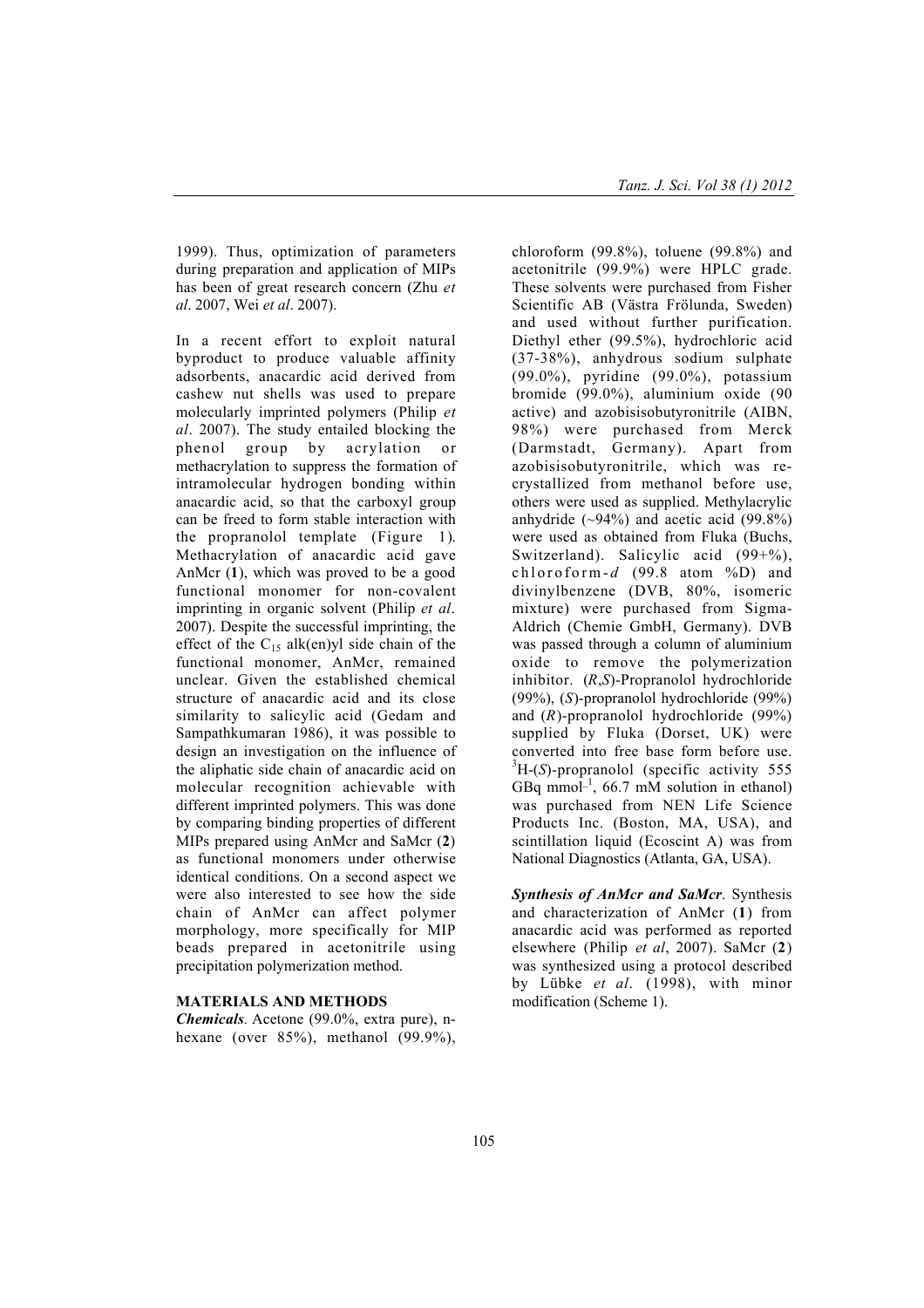

Scheme 1: Synthesis of SaMcr.

Salicylic acid (2.49 g, 18 mmol) was measured directly in to a reaction flask followed by addition of pyridine (9 mL). The mixture was cooled by dipping the reaction flask in ice water. Into a Falcon tube, pyridine (12 mL) and methylacrylic anhydride (5.6 mL, 36 mmol) were mixed, cooled and dropwise added to the reaction flask kept in ice water. The reaction was then left to proceed at room temperature. After 12 hrs, the mixture was cooled and added into excess of stirred ice-cold 3 M HCl. The product was extracted with diethyl ether. The organic phase was dried over anhydrous sodium sulphate, filtered, and concentrated under reduced pressure at 40 ºC by means of a rotary evaporator. The oily substance obtained was recrystallized for 5 times from n-hexane to give white, needlelike crystals (2.16 g, 58%). FT-IR (KBr):  $3000-2530$  cm<sup>-1</sup> (alkyl C-H, mixed with carboxylic  $O-H$ ), 1739-1691 cm<sup>-1</sup> (carboxylic C=O),  $1634-1596$  cm<sup>-1</sup> (-CH<sub>3</sub> and vinyl  $C=C$ ). <sup>1</sup>H NMR (400 MHz, CDCl3, d (ppm)): 8.10 (d, 1H, arom.), 7.61 (t, 1H, arom.), 7.33 (t, 1H, arom.), 7.15 (d, 1H, arom.) 6.31 (s, 1H, vinyl), 5.77 (s, 1H, vinyl), 2.05 (s, 3H, -CH3).

*Synthesis of molecularly imprinted polymers*. Two types of imprinted polymers were prepared using SaMcr and AnMcr as functional monomers: (1) irregular monolithic particles obtained by pulverization of bulk polymers synthesized in toluene, and (2) polymer microspheres obtained by precipitation polymerization in

acetonitrile. Synthesis of irregular poly(SaMcr-co-DVB)m particles was as follows: In two different screw capped borosilicate test tubes, SaMcr (0.31 g, 1.5 mmol) was dissolved in 1.5 mL of toluene. To one of the tubes racemic propranolol (3) (0.0650 g, 0.25 mmol) was added for preparing MIP (the other tube was used to prepare the non-imprinted polymer, NIP, which is the control polymer). The tubes were vortexed and sonicated to dissolve all the solid materials. Into each test tube, DVB (1.24 mL, 7 mmol) and 1 mL of initiator solution (containing 0.03 g AIBN dissolved in toluene) were added. The solutions were purged with nitrogen gas for 10 min, sealed and then transferred to a water bath with temperature maintained at 60 ºC, and kept for 24 hrs. The resulting bulk polymers were removed from the tubes and mechanically ground for 1 min using a planetary micro mill (Pulverisette 7, Laval Lab, Inc). Polymer particles were suspended in 5% methanol and passed through a 25 mm test sieve (Retsch, Haan, Germany). Large particles were repeatedly ground until almost all the polymer particles passed through the sieve. After settling for 12 hrs and decanting, polymer particles were collected by centrifugation. The template was removed by batch-mode solvent extraction with methanol containing 10% acetic acid. The supernatant after each washing step was analyzed by UV-Vis (BECKMAN COULTER, DU 800 Spectrophotometer) to detect the presence of propranolol. When propranolol peak  $(\lambda_{\text{max}} =$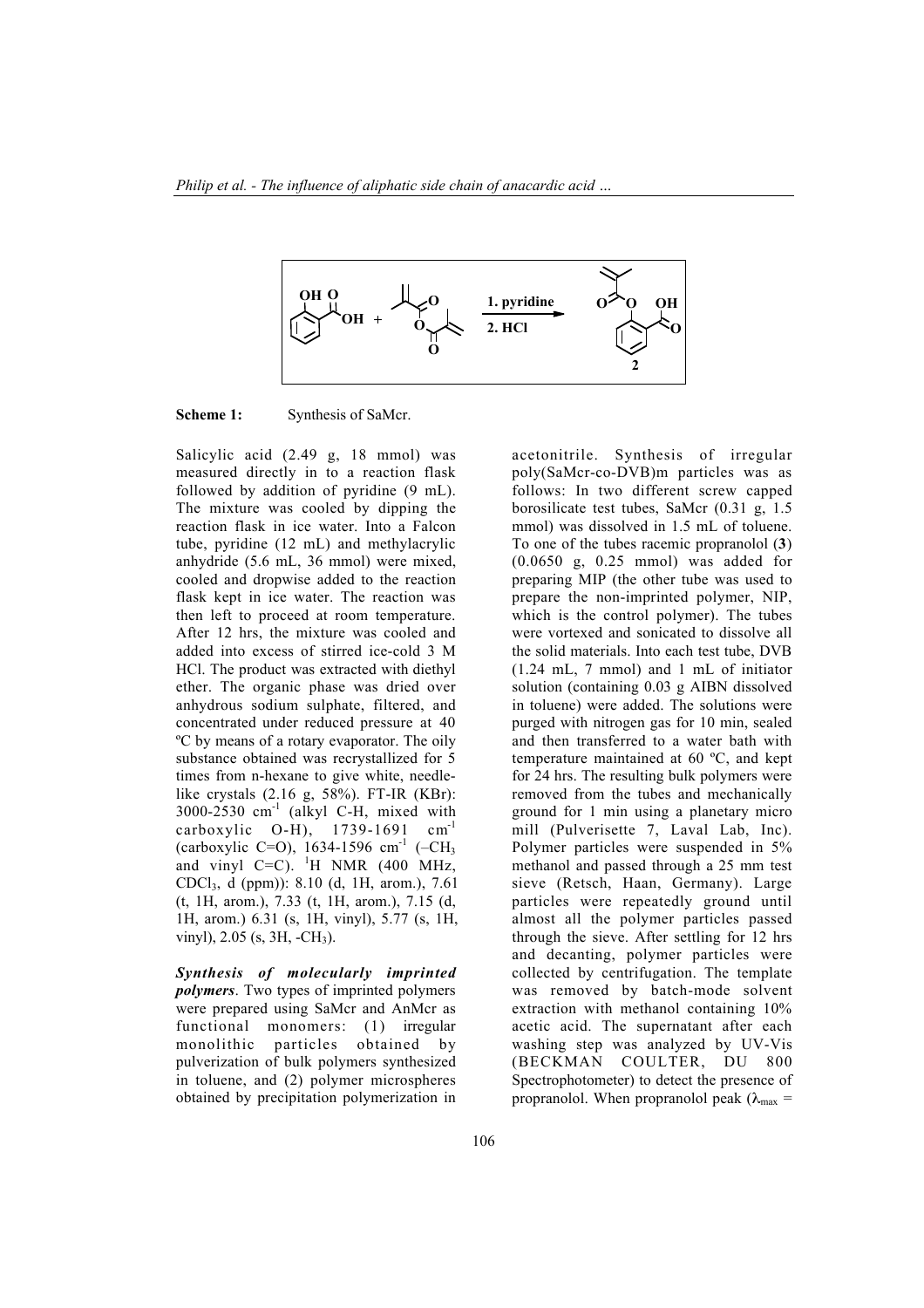290 nm) was absent, the particles were soaked in acetone, centrifugated, decanted and dried *in vacuo*.

Polymer microspheres were synthesized using a precipitation polymerization method adopted from the literature (Yoshimatsu *et al*. 2007). Functional monomers SaMcr (0.5 g, 2.4 mmol) and AnMcr (1.0 g, 2.4 mmol)) were measured directly into different screw capped borosilicate test tubes, followed by addition of acetonitrile (80 mL). For the synthesis of the MIP microspheres, racemic propranolol (0.28 g, 1.12mmol) was added in the respective borosilicate test tubes. DVB (1.2 mL, 8.6 mmol) and AIBN (0.0824 g, 0.5 mmol) were then added in each test tube. The tubes containing the reaction mixtures were then sonicated for 2 min, purged with nitrogen gas for 10 min, sealed and transferred to an oil bath with temperature maintained at 60 ºC and kept for 24 hrs. Polymer beads were collected by centrifugation and extracted in batch mode to remove the template, following the same procedure as for the monolithic irregular particles*.* In all cases the control polymers (NIPs) were treated in the same way as for the imprinted polymers.

*Saturation radioligand binding analysis*. These experiments were performed in solvents similar to those used for polymer synthesis to avoid the possibility of destroying the imprinted sites by polymer swelling or shrinking. All measurements were performed in triplicate. For experiments that involved irregular polymer particles, the incubating solvent was toluene containing 0.5% acetic acid. From a stock polymer suspension, a series of dilution was performed to obtain polymer suspensions with concentration ranged from 0.0625 to 2 mg/mL. Polymer suspensions (1 mL at each polymer concentration) were transferred into Eppendorf tubes. A 20 mL toluene containing 1.2 pmol radiolabeled (*S*) propranolol was added to each Eppendorf tube. In reference tubes, 1 mL of incubating solvent was mixed with 1.2 pmol radiolabeled (*S*)-propranolol dissolved in 20 mL toluene. The samples were incubated at room temperature for 12 hrs under gentle mixing using a rocking table. After the incubation, samples were centrifugated at 13500 rpm for 10 min. A 700 mL supernatant was withdrawn and thoroughly mixed with 10 mL of scintillation liquid. The radioactivity of the solution was measured by liquid scintillation counting using a 1219 Rackbeta Liquid Scintillation Counter (LKB WALLAC, Sollentuna Sweden). The quantity of the radiolabeled (*S*)-propranolol bound to the polymer particles was calculated as the difference of radioactivity between the supernatants withdrawn from the reference tubes and the tubes containing polymer particles. For polymer microspheres prepared in acetonitrile, the incubating solvent was pure acetonitrile and the concentrations of the polymer microspheres were varied from 0.03125 to 4 mg/mL. The remaining procedures were identical to those used for the monolithic irregular particles.

*Competition radioligand binding analysis.* As for the saturation experiments, each polymer was tested in the same solvent as the one used for polymer synthesis. For monolithic irregular polymer particles, competition experiments were performed using toluene containing 0.5% acetic acid as incubating solvent, whereas for imprinted spherical beads, the incubating solvent was pure acetonitrile. With  ${}^{3}H-(S)$ -propranolol as a tracer, two kinds of competitors were used: (1) chiral competitors: (*S* )-propranolol and (*R*)-propranolol, and (2) structurally related competitors: (*R*,*S*)-metoprolol (4) and (*R*) timolol (5). The procedure used for sample preparation was similar to that used for the saturation experiments, except that the concentrations of the polymer (0.5 mg/mL) and radiolabeled (*S*)-propranolol (1.2 pmol/mL) were fixed, and an increasing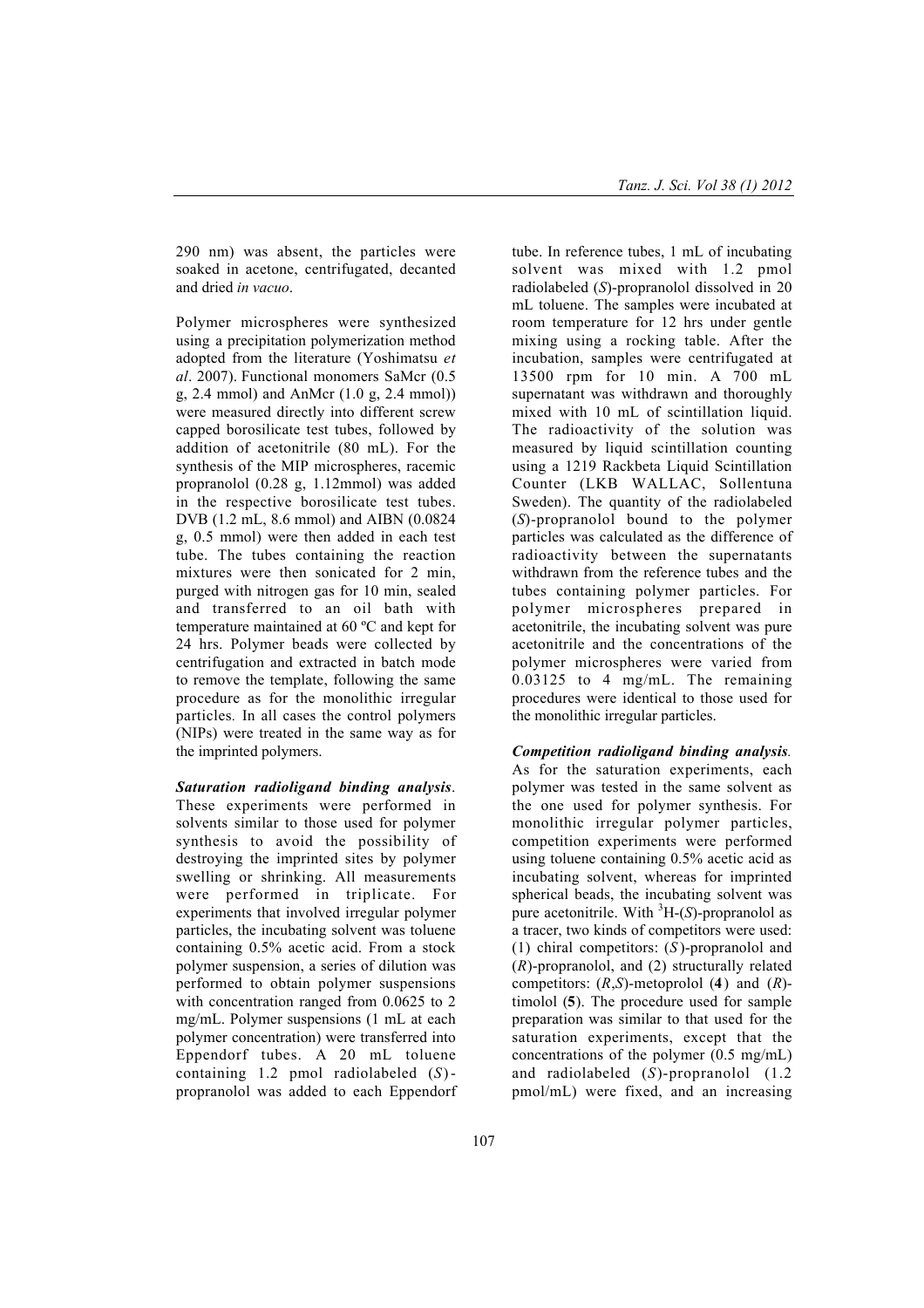amount of competitors (from  $3.85 \times 10^{-4}$  to  $3.85 \times 10^4$  nmol/mL) was added in the incubating solvent.

## RESULTS AND DISCUSSION

*Synthesis of SaMcr - a structural analog of AnMcr.* In order to study the influence of the side chain of AnMcr on molecular imprinting effect, we considered SaMcr to be a suitable analog to AnMcr because the only difference is lack of the aliphatic side chain in SaMcr (Figure 1). In our initial attempt to synthesize salicylic acid-based monomer, we found acrylation of salicylic acid to give an unstable product that quickly polymerized during work up. For this reason, in this study we focused only on methacrylated salicylic acid. The FT-IR spectrum of SaMcr showed strong bands extending from 3000 to  $2530 \text{ cm}^{-1}$  for the alkyl C-H, which are mixed with carboxylic O-H signals. The strong and sharp bands of carboxylic C=O in salicylic acid (1663 and

 $1610$  cm<sup>-1</sup>) were shifted to 1739 and 1691  $cm^{-1}$ , respectively, after the phenolic –OH was methacrylated. The blue-shift of these signals in SaMcr can be explained by the weakened intra-molecular hydrogen bonding (Takac and Topic 2004). Compared to the spectrum of salicylic acid, new bands at around  $1634$  and  $1596$   $cm^{-1}$  appeared, indicating the presence of  $-CH<sub>3</sub>$  and vinyl C=C in SaMcr. The FT-IR data are in agreement with results obtained previously by Licea-Claveríe et al. (2003). In the <sup>1</sup>H NMR spectrum of SaMcr, the original –OH peak ( $\delta$  = 11.04 ppm) in salicylic acid disappeared after the methacrylation. Instead three new peaks appeared at  $\delta = 6.31$  and  $\delta$  = 5.77 ppm (for the vinyl =CH), and at  $\delta$  = 2.05 ppm corresponding to three methyl protons. Collectively, these spectroscopic analyses confirmed the successful chemical conversion of the phenolic O-H of salicylic acid into a methacrylic ester bond.



Figure 1: Chemical structures of functional monomers and test compounds: (1) AnMcr, (2) SaMcr, (3) propranolol, (4) metoprolol, (5) timolol

*FT-IR analyses of poly*(*SaMcr/AnMcr-co-DVB*) m. The efficiency of functional monomer incorporation in crosslinked copolymers can be conveniently estimated by FT-IR analysis. Figure 2 shows representative FT-IR spectra for molecularly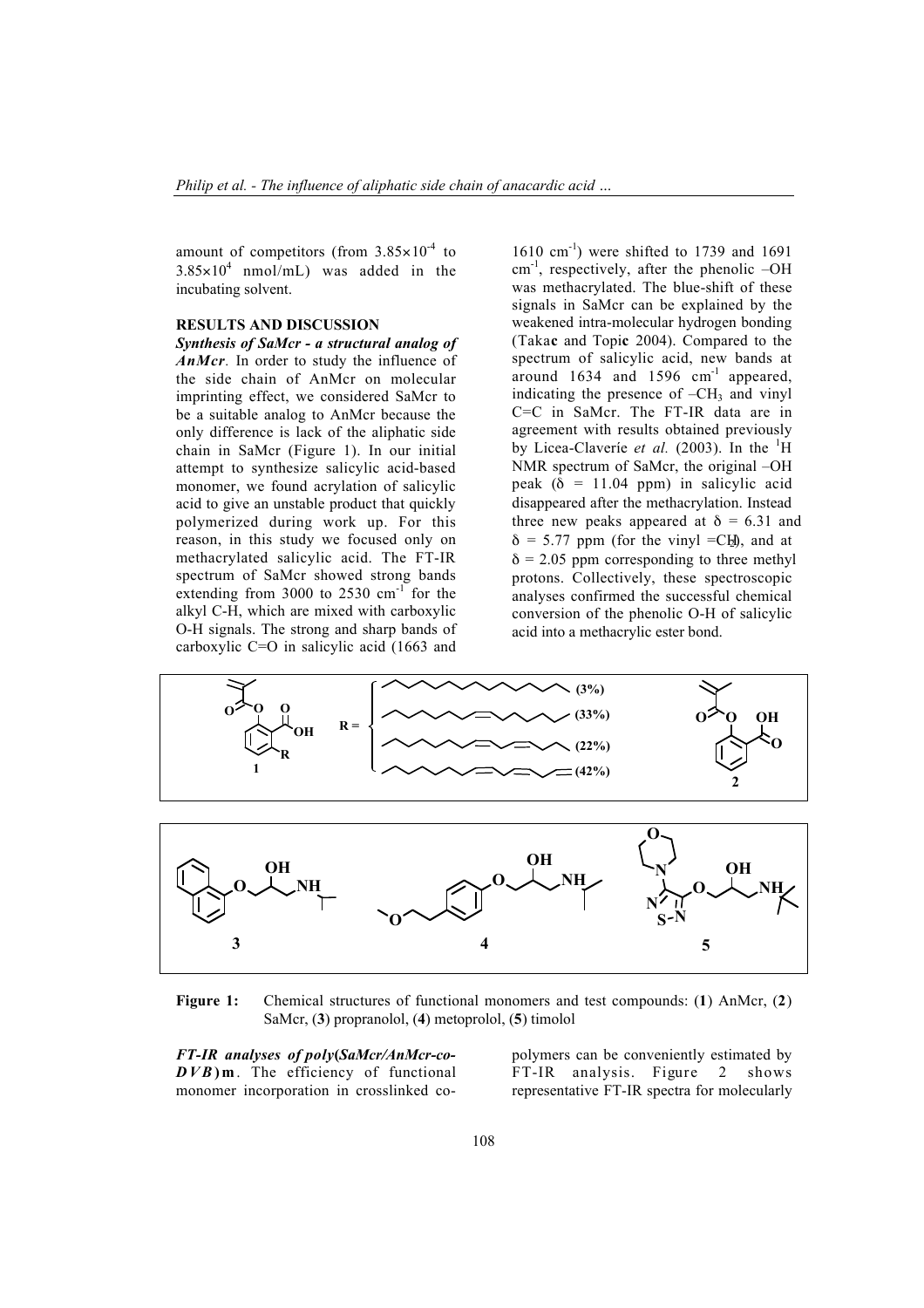imprinted polymers and the corresponding control polymers prepared using SaMcr and AnMcr as the functional monomers. The spectra were taken from the irregular particles synthesized in toluene. As can be observed in this figure, in each case the NIP and MIP spectra were very similar, suggesting that the imprinted polymer and the control polymer have almost identical chemical composition. Importantly, all four polymers had the characteristic peaks for carboxylic –OH at around  $3200 - 2800$  cm<sup>-1</sup>, as well as broad and strong carboxylic C=O

bands at around  $1800 - 1650$  cm<sup>-1</sup>. signifying the presence of carboxylic acid group in all the four polymers. Previous studies have demonstrated that the carboxylic acid moieties in imprinted polymers prepared using –COOH containing functional monomers are vital for the ability of the imprinted polymers to offer hydrogen bond or ionic interaction with propranolol template (Zhang and Mosbach 2006, Mosbach and Haupt 1998, Andersson 1996, Kempe 1996, Kim and Spivak 2003).



Figure 2: FT-IR spectra for poly(SaMcr-co-DVB)m NIP (a), poly(SaMcr-co-DVB)m MIP (b), poly(AnMcr-co-DVB)m NIP (c) and poly(AnMcr-co-DVB)m MIP (d).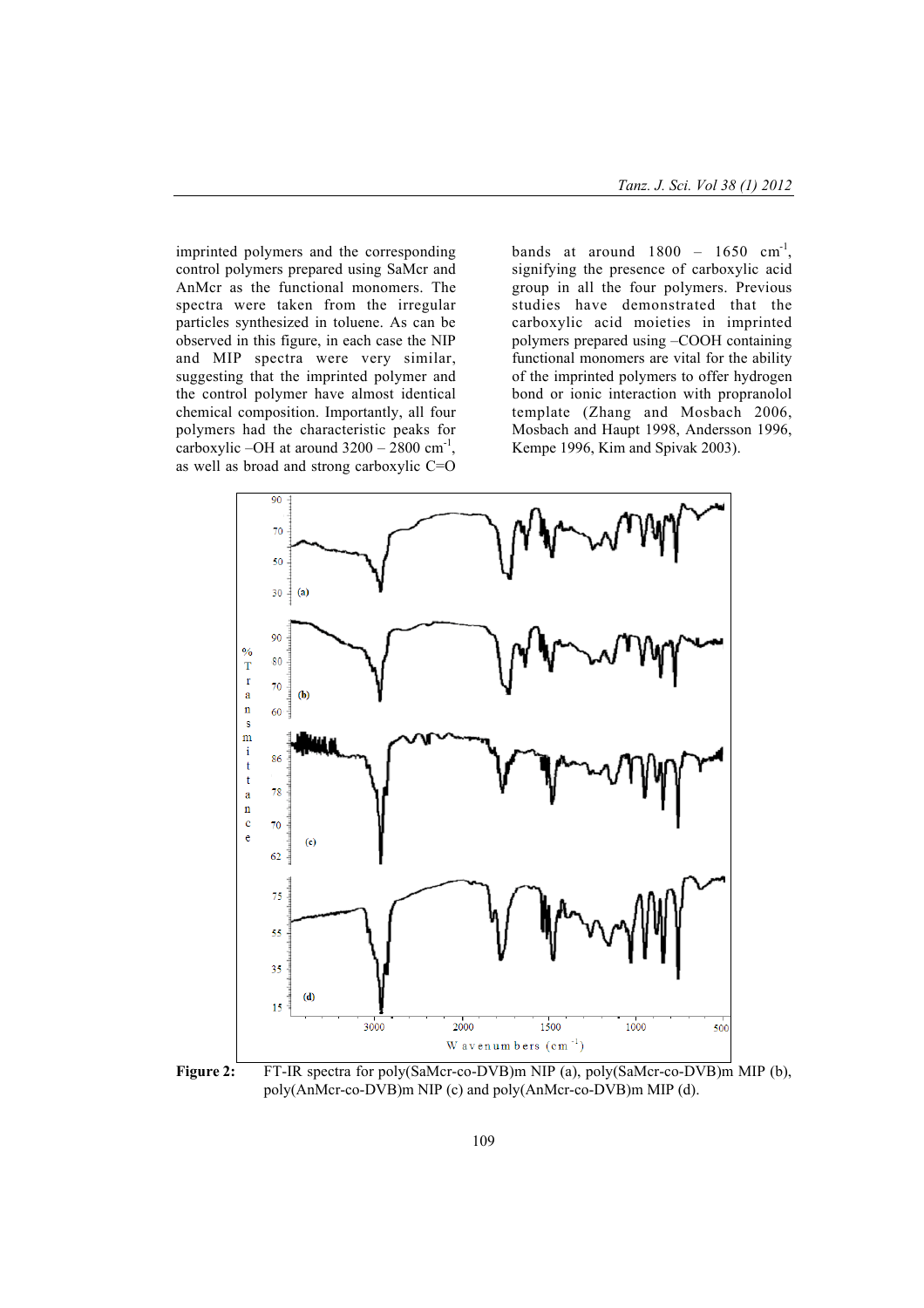*Scanning electron micrographs of poly*(*SaMcr-co-DVB*)b and *poly* (*AnMcrco-DVB*)b *microspheres.* Scanning electron micrographs of imprinted and non-imprinted poly(SaMcr-co-DVB)b and poly(AnMcr-co-DVB)b microspheres are shown in Figure 3. While the non-imprinted poly(SaMcr-co-DVB)b were obtained as regular beads with diameter of around  $0.5-2 \mu m$  (Figure 3a), the imprinted poly(SaMcr-co-DVB)b formed severe particle aggregates (Figure 3b). For

the poly(AnMcr-co-DVB)b system, both the non-imprinted and the imprinted polymers gave spherical beads with diameter of roughly 0.5-2  $\mu$ m and 1-3  $\mu$ m, respectively (Figure 3c-d). Most probably the side chain of AnMcr presented a better chemical environment for the formation of spherical beads, making the precipitation polymerization system less sensitive to the influence of the propranolol template.



Figure 3: Scanning electron micrographs of poly(SaMcr-co-DVB)m NIP (a), poly(SaMcr-co-DVB)m MIP (b), and poly(AnMcr-co-DVB)m NIP (c) and poly(AnMcr-co-DVB)m  $MIP(d)$ .

*Saturation radioligand binding analysis of irregular particles in toluene containing 0.5% acetic acid*. Figure 4 shows the

binding of  $(S)$ -[<sup>3</sup>H]-propranolol as a function of concentrations of poly(SaMcr-co-DVB)m, for both the imprinted (MIP) and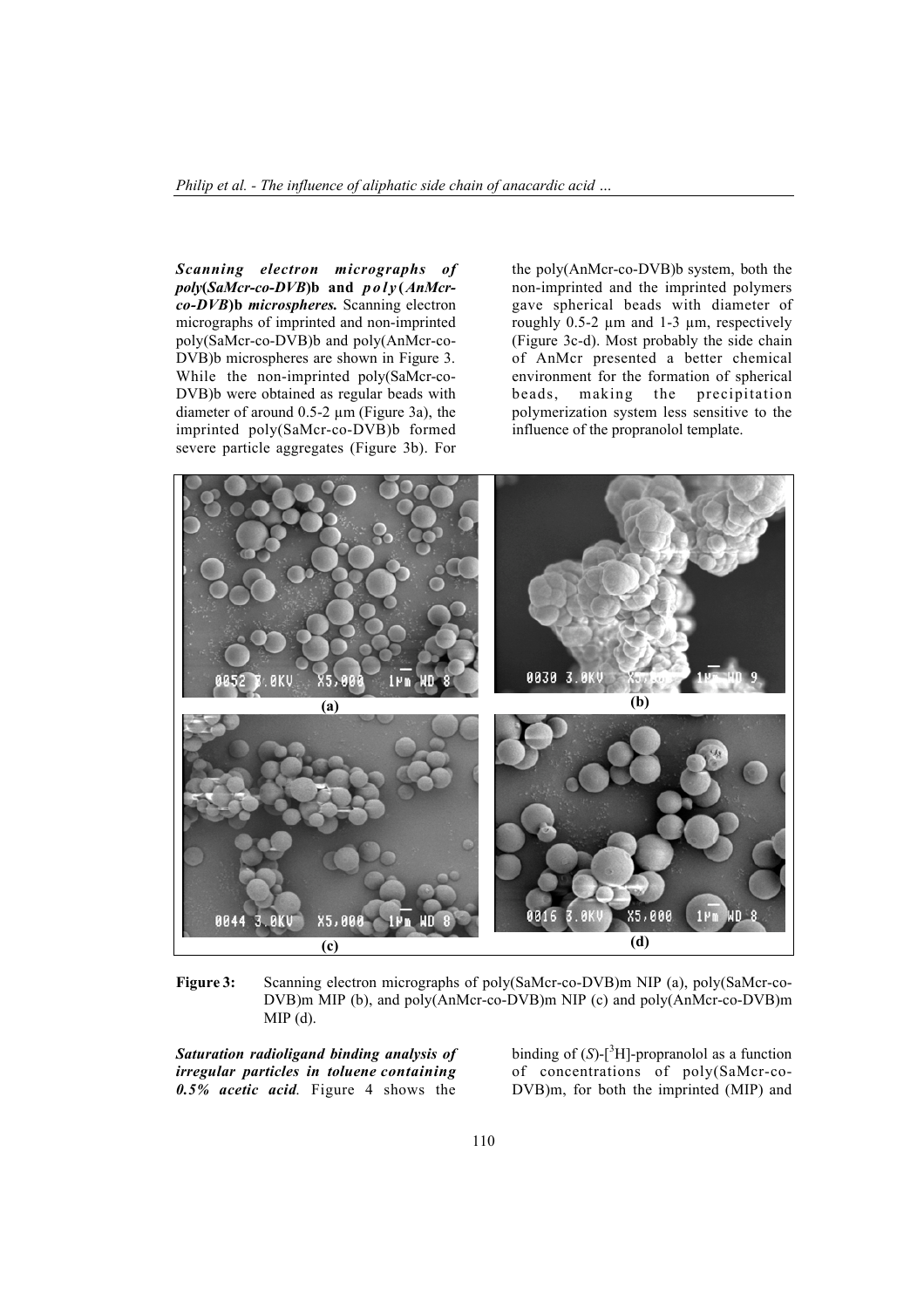the non-imprinted (NIP) polymers tested in toluene containing 0.5% acetic acid. As can be seen, the imprinted poly(SaMcr-co-DVB)m showed an apparent propranolol affinity. With polymer concentration of 2 mg/mL, imprinted poly(SaMcr-co-DVB)m registered about 45% propranolol uptake. More apparent information was exposed when taking in to account the background (nonspecific) binding of the corresponding control polymers (NIPs). At a concentration of 2 mg/mL, poly(SaMcr-co-DVB)m NIP showed high background binding (15%). Therefore, specific binding, defined as the difference in template binding between imprinted (MIP) and non-imprinted (control, NIP) polymer, for poly(SaMcr-co-DVB)m (30%) is lower than that shown by poly(AnMcr-co-DVB)m (40%) (Philip *et al* 2007). Higher specific binding of poly(AnMcr-co-DVB)m can be associated with the structural difference of the two functional monomers (structure 1 and 2). The AnMcr molecule has  $C_{15}$  alk(en)yl side chain which is positioned *ortho* to the carboxyl group. On average, this alkenyl side chain consists of more than two C=C bonds that can co-polymerize with DVB (Philip *et al.* 2007), thereby enhancing the rigid positioning of -COOH groups to form better defined binding sites.



Figure 4: Binding of  $(S)$ -[<sup>3</sup>H] propranolol as a function of concentration of imprinted and nonimprinted poly(SaMcr-co-DVB)m particles in toluene containing 0.5% acetic acid.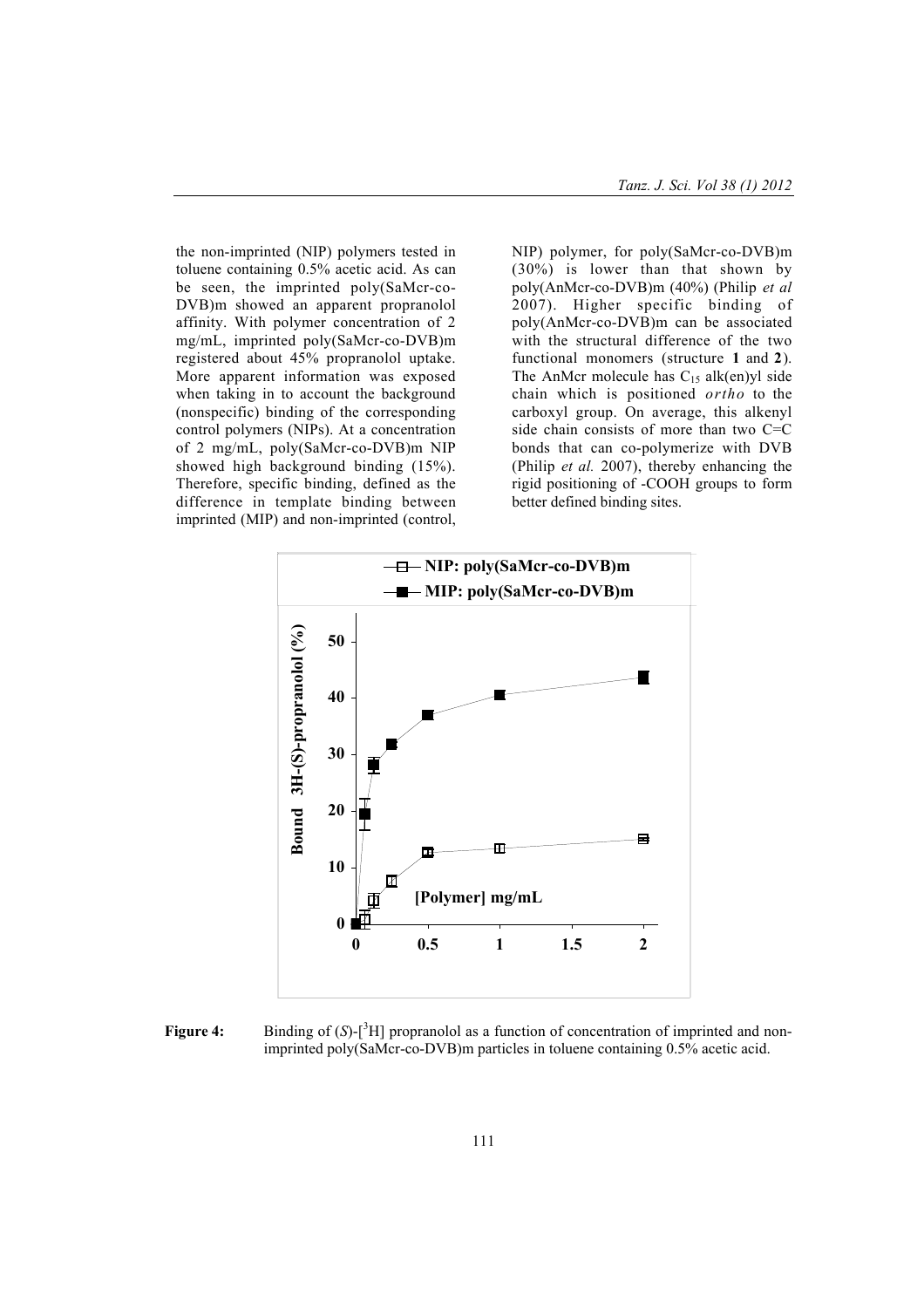*Competition radioligand binding analysis of irregular particles in toluene containing 0.5% acetic acid*. Figure 5 shows the displacement curves obtained when increasing concentration of competitor compounds were added to compete for limited recognition sites in the imprinted particles. Chiral selectivity of these MIPs can be studied by comparing displacement curves for (*S*)- and (*R*)-propranolol. It is clear from Figure 5 that (*S*)-propranolol is always more potent to displace  ${}^{3}H-(S)$ propranolol than (*R*)-propranolol. This indicate that the formulation of both poly(SaMcr-co-DVB)m successfully resulted in polymers with chiral-imprinted sites. Imprinted polymers prepared in the

presence of racemate template are assumed to contain nearly 50% of (*S*)-enantiomerimprinted and 50% of (*R*)-enantiomerimprinted recognition sites. It follows that  $(S)$ -propranolol can reversibly displace  ${}^{3}$ H-(*S*)-propranolol bound to both (*R*)- and (*S*) enantiomer-imprinted sites. On the contrary,  $(R)$ -propranolol can only displace  ${}^{3}H-(S)$ propranolol bound to (*R* )-enantiomerimprinted sites, but not  ${}^{3}H-(S)$ -propranolol bound to (*S*)-enantiomer-imprinted sites. This means, the correct positioning of  ${}^{3}H$ -(*S*)-propranolol to the (*S*)-enantiomerimprinted sites hamper the chances of (*R*) propranolol to displace it.



Figure 5: Displacement curves of (*S*)-propranolol, (*R*)-propranolol, (*R,S*)-metoprolol and (*R*) timolol obtained with 0.5 mg/mL of imprinted poly(SaMcr-co-DVB)m. The concentration of <sup>3</sup> H-(*S*)-propranolol tracer was fixed at 1.2 nM in toluene containing 0.5% acetic acid.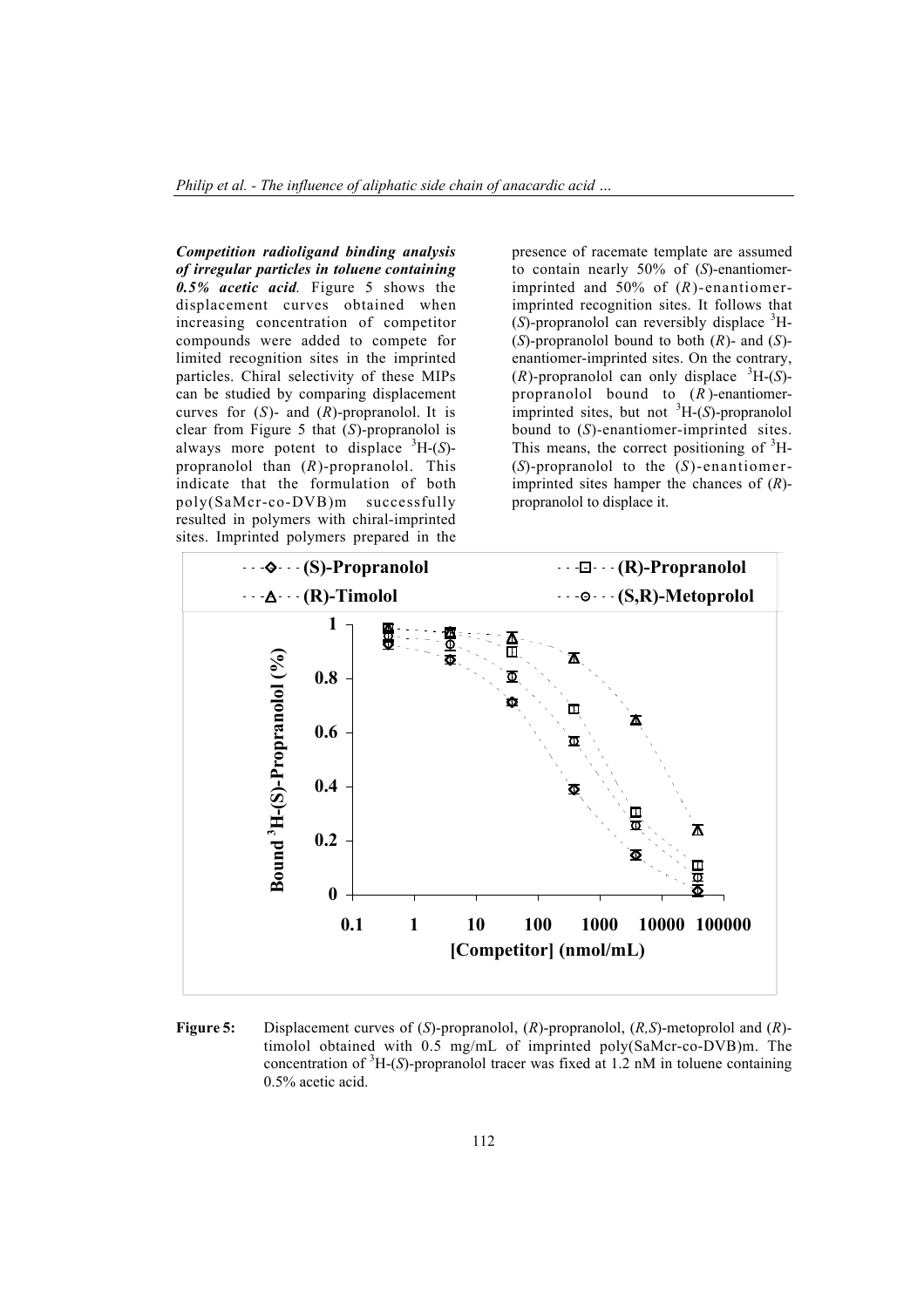The imprinted poly(SaMcr-co-DVB)m displayed similar cross-recognition profiles for the structural analogues of propranolol as for poly(AnMcr-co-DVB)m particles stated elsewhere (Philip *et al.* 2007). (*R*)-timolol showed lower potency than (*R*)-propranolol to displace  ${}^{3}H-(S)$ -propranolol, although both were less potent compared to the remaining competitors (Figure 5). These displacement results are similar to those displayed by imprinted poly(AnMcr-co-DVB)m particles (Philip *et al.* 2007). The displacement curves of (*R,S*)-metoprolol appeared between (*S*)- and (*R*)-propranolol, indicating that the presence of  $(S)$ metoprolol in the racemate enhanced the capability of (*R,S*)-metoprolol to compete with  ${}^{3}H-(S)$ -propranolol for the chiral recognition sites.

*Saturation radioligand binding analysis of spherical beads in pure acetonitrile*. In order to get a further insight into the effect of the non-polar side chain of AnMcr in imprinted polymers, microspheres prepared by precipitation polymerization were tested for their performance in propranolol binding in acetonitrile. The results presented in Figure 6 indicate that imprinted poly(SaMcrco-DVB)b aggregates provided slightly higher propranolol uptake than poly(AnMcrco-DVB)b microspheres, which was accompanied by a slightly higher background binding. These results are somehow different from those obtained with poly(SaMcr-co-DVB)m and previously reported poly(AnMcr-co-DVB)m particles synthesized in toluene (Philip *et al.* 2007), for which the binding experiments were carried out in toluene containing 0.5% acetic acid. Presumably, the more polar acetonitrile makes propranolol imprinting and rebinding less effective than the non-polar solvent, toluene. It is also obvious from Figure 6 that, even at low polymer concentrations, non-specific propranolol binding in

acetonitrile is high. This high non-specific propranolol binding shown by the nonimprinted poly(SaMcr-co-DVB)b and poly(AnMcr-co-DVB)b may be accounted for by the aromatic moieties of the functional and crosslinking monomers that strongly interact with propranolol through its naphthalene part.

*Competition radioligand binding analysis of spherical beads in pure acetonitrile*. It is noted form Figure 7 that in both cases, (*S*) propranolol is more effective to displace  ${}^{3}$ H-(*S*)-propranolol than (*R*)-propranolol, signifying a successfully creation of chiralimprinted sites in both poly(SaMcr-co-DVB)b and poly(AnMcr-co-DVB)b. In general, (*R*)-timolol was the least potent competitor followed by (*R,S*)-metoprolol. Apparently, this may be attributed to the structural and chiral differences of (*R*) timolol compared to the radioligand  ${}^{3}H-(S)$ propranolol (Figure 1). Racemic metoprolol, which contains both (*S* )- and (*R*) enantiomers would be expected to be more potent to displace  ${}^{3}H-(S)$ -propranolol than (*R*)-propranolol. However from the obtained results it is clear that racemic metoprolol is less potent than (*R*)-propranolol (Figure 7). This is probably because its chemical structure did not give a perfect fit to the imprinted sites, especially for the aromatic moiety of the molecule. This is much more obvious with poly(AnMcr-co-DVB)b which seems to be more structural discriminative than poly(SaMcr-co-DVB)b. By comparing the displacement curves of poly(AnMcr-co-DVB)b and poly(SaMcr-co-DVB)b (Figure 7), it is probable that the presence of about two C=C bonds on the side chain of AnMcr, that co-polymerize with DVB (Philip *et al.* 2007), provide additional cross-linking, thereby improving the positioning of - COOH groups inside the binding sites to give high fidelity recognition cavities.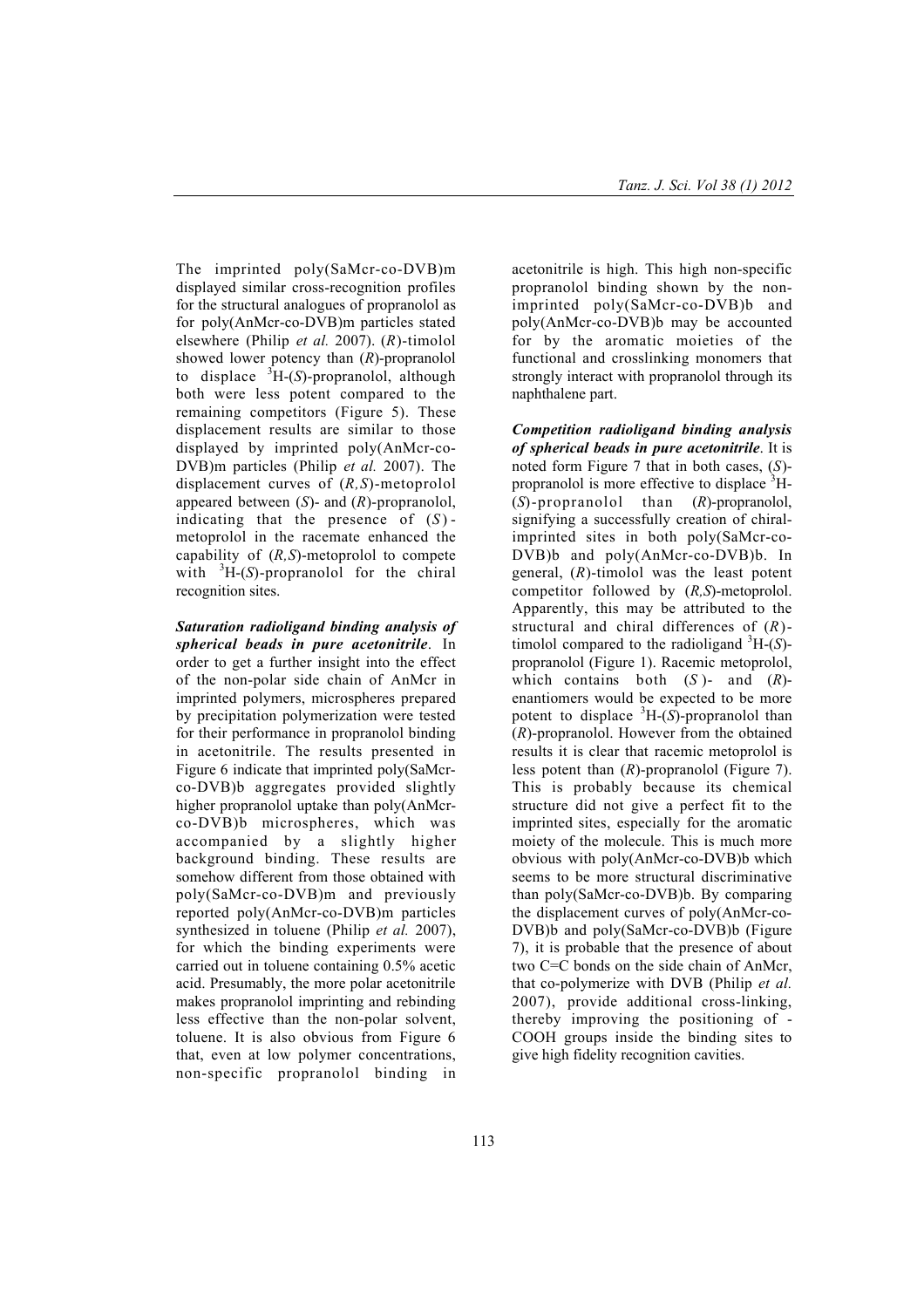

Figure 6: Binding of  $(S)$ -<sup>3</sup>H] propranolol as a function of concentration of imprinted and nonimprinted poly(SaMcr-co-DVB)b and poly(AnMcr-co-DVB)b in acetonitrile

By putting together the results in Figures 5 and 7, additional valuable information can be revealed for these MIPs (Table 1). Although the spherical beads synthesized in acetonitrile displayed lower apparent binding affinity than the monolithic particles synthesized in toluene, the competition radioligand binding analysis showed a better chiral and structural selectivity of the spherical beads. The observed phenomenon can be explained in terms of the nature of the solvents used during polymerization and the chemical structures of the monomers and the template: when toluene is used as a solvent, it is likely that the  $\pi$ - $\pi$  interaction between DVB and the naphthalene ring of propranolol is weakened due to the large excess of toluene. In this case the imprinting effect is generated mainly via the interaction

of AnMcr or SaMcr with the aminopropanediol moiety of propranolol. Because the naphthalene moiety of the template did not participate in the interaction with the functional monomer, it had little effect on the formation of the imprinted sites. As a result, the imprinted sites in monolithic MIPs had high cross-reactivity towards (*R,S*)-metoprolol, because (*S*) metoprolol has the same chiral configuration as  $(S)$ -[<sup>3</sup>H]-propranolol tracer (Table 1). For the spherical beads prepared in acetonitrile, it is possible that the  $\pi$ - $\pi$  interactions and van de Waals forces between the aromatic monomers and propranolol are enhanced during polymerization. When this effect is combined with functional monomer interactions via the aminopropanediol part of the template, the resulting crosslinked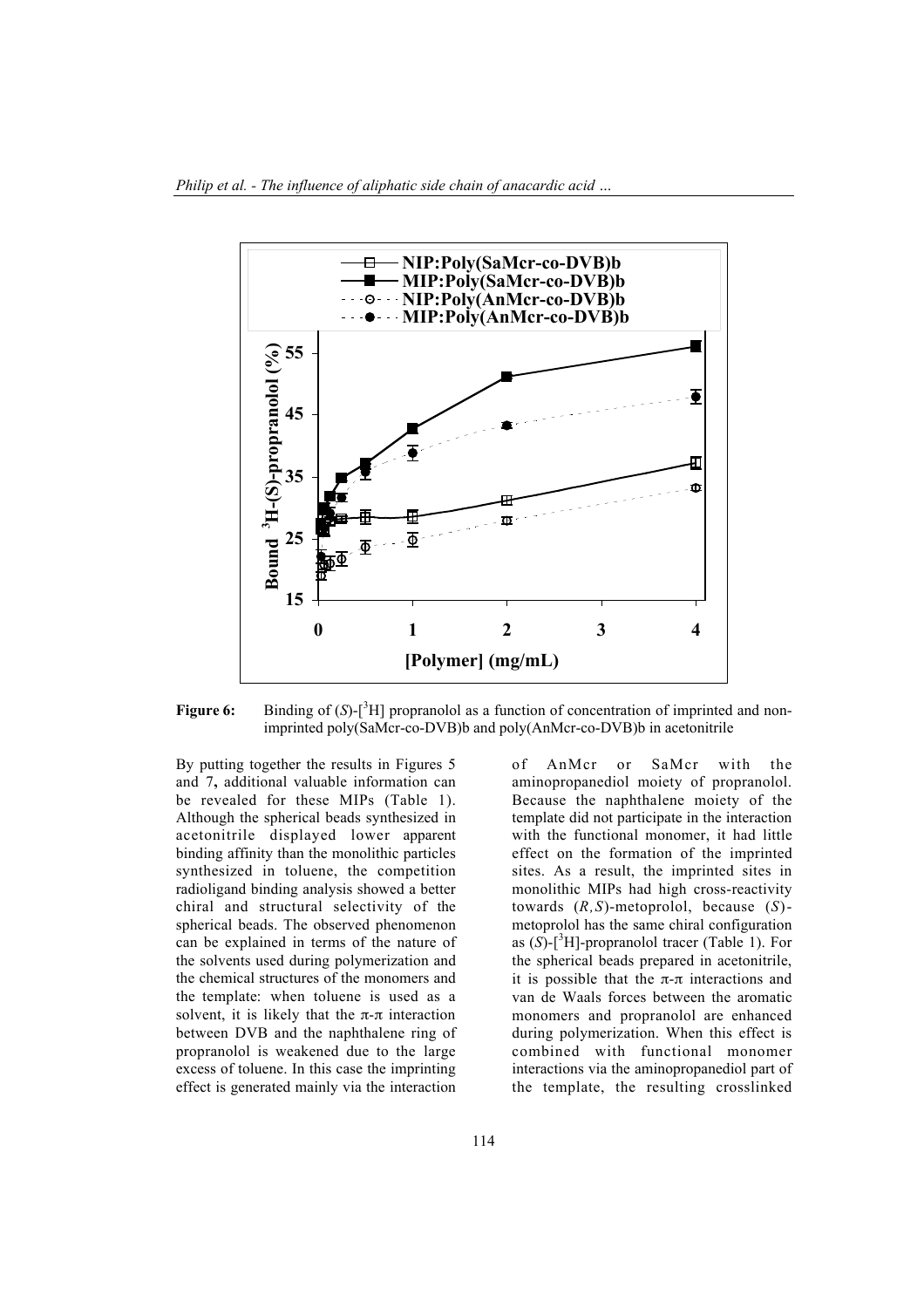polymer exhibits improved chiral and structural discriminations. The improved selectivity of the imprinted spherical beads is clearly indicated by the lower crossreactivity of metoprolol and timolol (Table 1).



Figure 7: Displacement curves of (*S*)-propranolol, (*R*)-propranolol, (*R,S*)-metoprolol and (*R*) timolol obtained with 0.5 mg/mL of imprinted poly(SaMcr-co-DVB)b (a), and poly(AnMcr-co-DVB)b (b). The concentration of  ${}^{3}H-(S)$ -propranolol tracer was fixed at 1.2 nM in pure acetonitrile.

Table 1: Results of competitive radioligand binding analysis

| <b>Imprinted polymer</b> | $IC_{50}$ (nM) <sup>a</sup> [Cross-reactivity $(\%)$ ] <sup>b</sup> |                    |                      |                |
|--------------------------|---------------------------------------------------------------------|--------------------|----------------------|----------------|
|                          | (S)-Propranolol                                                     | $(R)$ -Propranolol | $(R, S)$ -Metoprolol | $(R)$ -Timolol |
| poly(SaMcr-co-DVB)m      | 177 [100]                                                           | $1144$ [16]        | 632 [28]             | 8760 [2]       |
| poly(SaMcr-co-DVB)b      | 13.8 [100]                                                          | 254 [5.4]          | 406 [3.4]            | 805 [2]        |
| poly(AnMcr-co-DVB)b      | 17.5 [100]                                                          | 266 [7]            | 1356 [1.3]           | 13928 [0.2]    |

 ${}^aIC_{50}$  is defined as the concentration of analyte at which the labeled  ${}^3H$ -(*S*)-propranolol bound to MIP is reduced by 50%.

#### **CONCLUSION**

The successful synthesis of SaMcr function monomer, which is structurally similar to AnMcr, made it feasible to study the influence of the alk(en)yl side chain of anacardic acid on molecular recognition.

After preparation of imprinted polymers using SaMcr and AnMcr functional monomers, it was verified that both poly(SaMcr-co-DVB) and poly(AnMcr-co-DVB) contained –COOH groups. It was also established that NIP and MIP of either of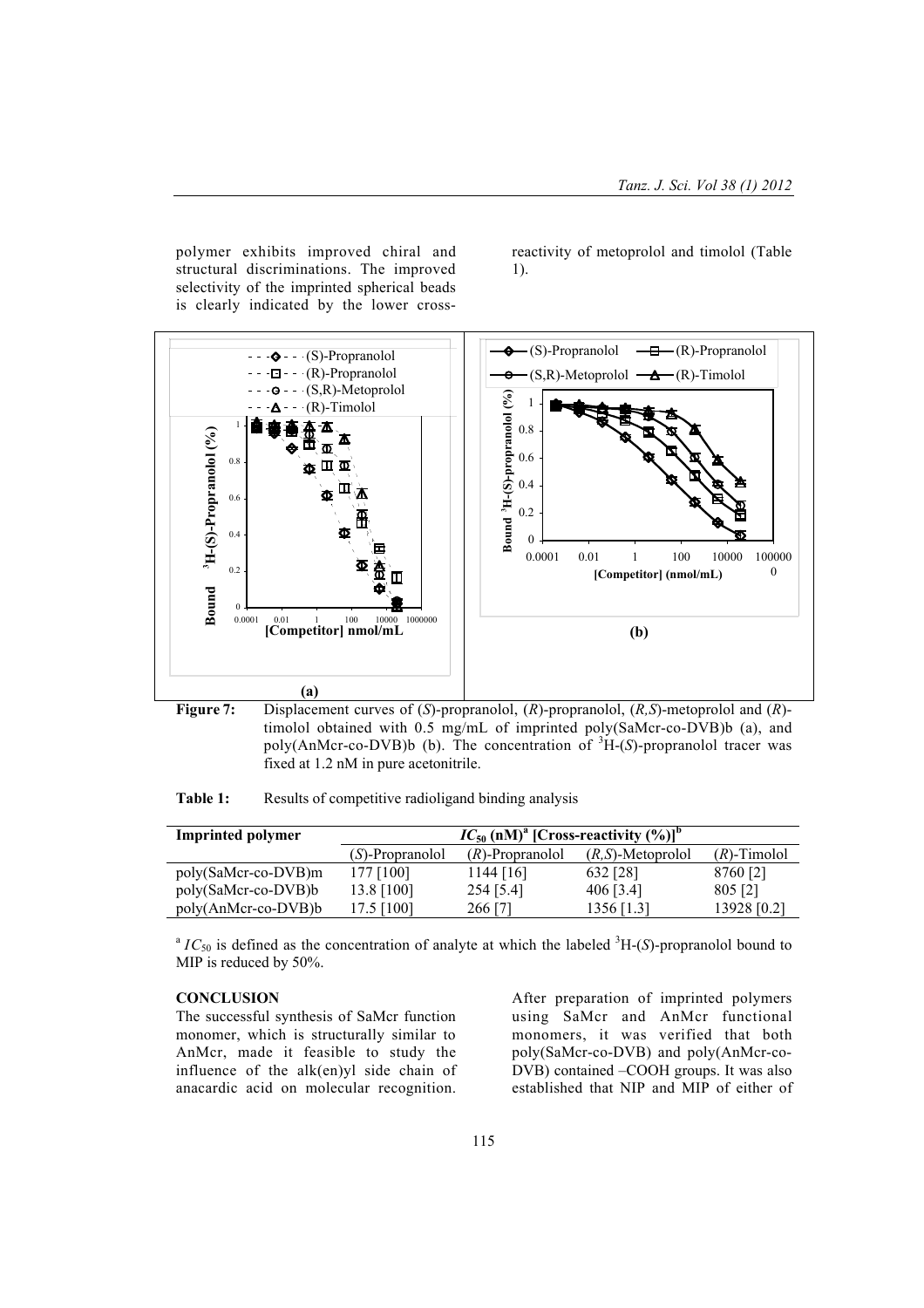these polymers had identical chemical composition. Based on these fundamental results the following can be derived from the experimental outcomes we obtained: (i) from the observed high propranolol recognition properties displayed by poly(AnMcr-co-DVB)m over poly(SaMcrco-DVB)m in toluene containing 0.5% acetic acid, it can be concluded that the side chain of anacardic acid improve the capacity of AnMcr as a functional monomer for propranolol non-covalent imprinting in apolar solvents, (ii) the competition radioligand binding results obtained in acetonitrile suggest that the side chain of anacardic acid enhance the fidelity of the recognition sites of imprinted polymers, (iii) the results pointed out by scanning electron micrographs recommend AnMcr over SaMcr for preparation of MIP beads using precipitation polymerization, particularly for small molecular templates. Moreover, the achievement regarding the preparation of spherical co-polymer beads using monomers derived from anacardic acid is a step forward towards exploiting renewable sources from cashew nut shells. We therefore further predict a wide range of possibilities of using anacardic acid monomer and its chemically modified forms to develop novel –COOH containing spherical polymer beads for diverse practical applications.

## ACKNOWLEDGEMENTS

The authors thank the International Science Programme (ISP) and the Swedish International Development Cooperation Agency Sida/SAREC for financial support.

#### **REFERENCES**

Andersson LI 1996 Application of Molecular Imprinting to the Development of Aqueous Buffer and Organic Solvent Based Radioligand Binding Assays for (S)-Propranolol. *Anal. Chem.* 68: 111–117.

- Caro E, Marcé RM, Cormack PAG, Sherrington DC, Borrull F 2004 Molecularly imprinted solid-phase extraction of naphthalene sulfonates from water, *J. Chromatogr. A* 1047: 175–180.
- Gedam PM, Sampathkumaran PS 1986 Cashew nut shell liquid: extraction, chemistry and applications. *Prog. Org. Coat.* 14: 115–157.
- Kempe M 1996 Antibody-mimicking polymers as chiral stationary phases in HPLC. *Anal. Chem.* 68: 1948–1953.
- Kim H, and Spivak DA 2003 New Insight into Modeling Non-Covalently Imprinted Polymers. *J. Am. Chem. Soc.* 125: 11269–11275.
- Licea-Claveríe A, Rogel-Hernández E, Lopéz-Sanchez JA, Castillo-Arámbula LA, Cornejo-Bravo JM, Arndt KF 2003 A facile synthesis route for carboxyarylmethacrylates: a way to obtain aromatic polyelectrolytes. *Des. Monomers Polym.* 6: 67–80.
- Lübke M, Whitcombe MJ, Vulfson EN 1998 A novel approach to the molecular imprinting of polychlorinated aromatic compounds. *J. Am. Chem. Soc.* 120: 13342–13348.
- Matsui J, Doblhoff-Dier O, Takeuchi T 1997 2-(Trifluoromethyl)acrylic acid: a novel functional monomer in non-covalent molecular imprinting. *Anal. Chim. Acta.* 343: 1–4.
- Mosbach K, Haupt K 1998 Some new developments and challenges in noncovalent molecular imprinting technology. *J. Mol. Recogn.* 11: 62–68.
- Parmpi P, Kofinas P 2004 Biomimetic glucose recognition using molecularly imprinted polymer hydrogels. *Biomaterials*. 25: 1969–1973.
- Philip JYN, Buchweishaija J, Mkayula LL, Ye L 2007 Preparation of molecularly imprinted polymers using anacardic acid monomers derived from cashew nut shell liquid. *J. Agric. Food Chem.* 55: 8870–8876.